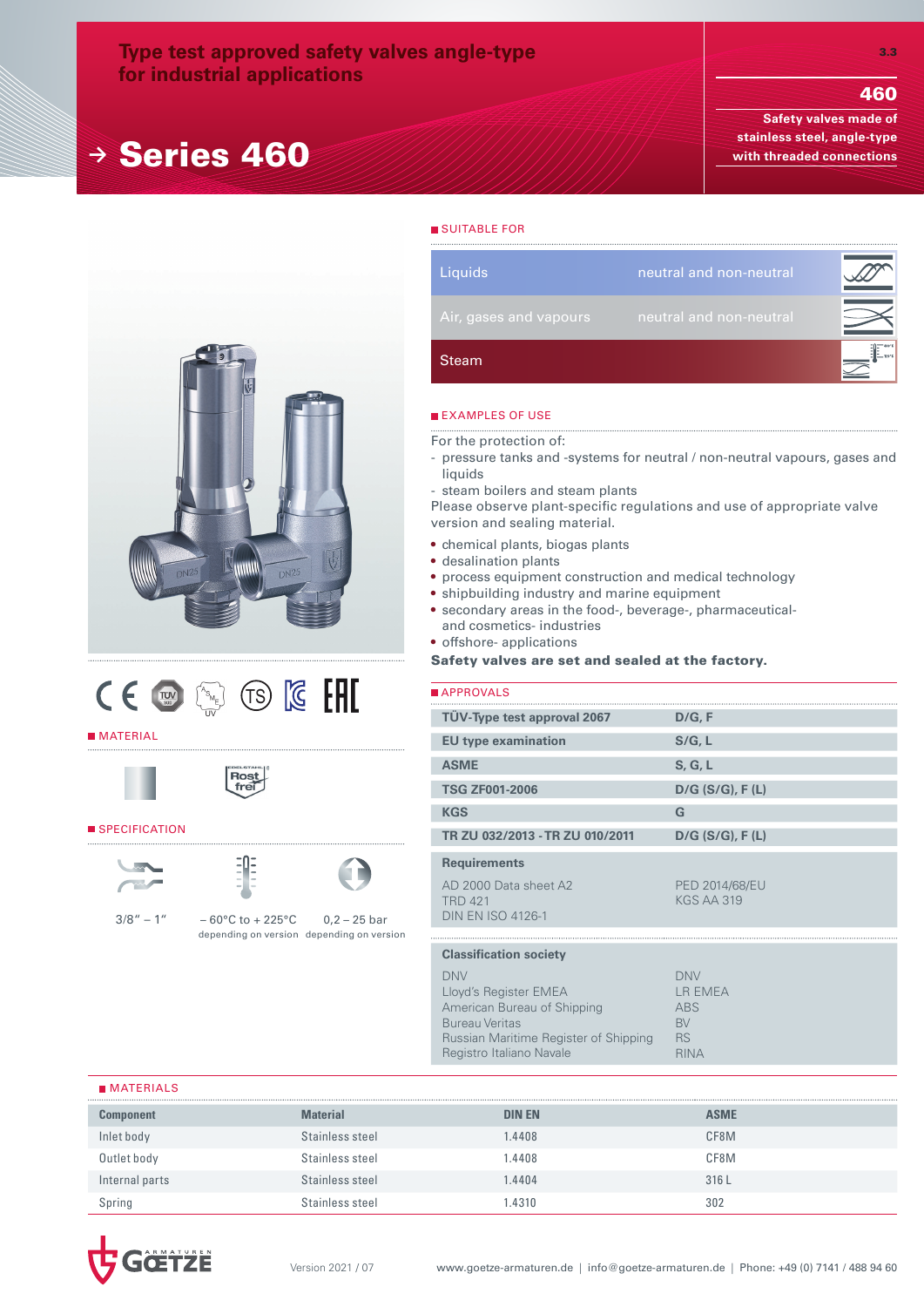| Series 460 VALVE VERSION |                                    |                                                                                                                                         |
|--------------------------|------------------------------------|-----------------------------------------------------------------------------------------------------------------------------------------|
|                          | gastight version of spring housing | for neutral and non-neutral media, not counter pressure compensated.<br>The environment is protected from being affected by the medium. |

| MEDIUM |                    |                                                                       |
|--------|--------------------|-----------------------------------------------------------------------|
|        | gaseous and liquid | Air, vapours, gases, liquids and - depending on seal - also for steam |

| TYPE OF LIFTING MECHANISM |                        |
|---------------------------|------------------------|
|                           | Lifting lever          |
|                           | without lifting device |

|       | AVAILABLE NOMINAL DIAMETERS AND CONNECTION SIZES |              |              |              |      |  |  |  |  |  |  |  |
|-------|--------------------------------------------------|--------------|--------------|--------------|------|--|--|--|--|--|--|--|
|       | <b>Nominal diameter DN</b>                       |              |              | 20           | 25   |  |  |  |  |  |  |  |
| Inlet |                                                  | $3/8$ " (10) | $1/2$ " (15) | $3/4$ " (20) | (25) |  |  |  |  |  |  |  |
|       | $3/8$ " (10)                                     |              |              |              |      |  |  |  |  |  |  |  |
|       | $1/2$ " (15)                                     |              |              |              |      |  |  |  |  |  |  |  |
|       | $3/4$ " (20)                                     |              |              |              |      |  |  |  |  |  |  |  |
|       | $4\pi$ (25)                                      |              |              |              |      |  |  |  |  |  |  |  |

| TYPE OF CONNECTION INLET / OUTLET THREADED CONNECTIONS |          |                                         |                                          |  |  |  |  |  |  |  |
|--------------------------------------------------------|----------|-----------------------------------------|------------------------------------------|--|--|--|--|--|--|--|
| m/t                                                    | Standard | Male thread BSP-P / Female thread BSP-P | DIN EN ISO 228-1 / DIN EN ISO 228-1      |  |  |  |  |  |  |  |
| $BSP-Tm/f$                                             |          | Male thread BSP-T / Female thread BSP-P | DIN EN 10226, ISO 7-1 / DIN EN ISO 228-1 |  |  |  |  |  |  |  |
| $NPT-m/f$                                              |          | Male thread NPT / Female thread BSP-P   | ASME B1.20.1 / DIN EN ISO 228-1          |  |  |  |  |  |  |  |

| <b>B</b> SEALS |                          |                        |                                     |
|----------------|--------------------------|------------------------|-------------------------------------|
| <b>NBR</b>     | Nitrile rubber           | Elastomere flat seal   | $-30^{\circ}$ C to $+130^{\circ}$ C |
| <b>EPDM</b>    | Ethylene propylene diene | Flastomere flat seal   | $-50^{\circ}$ C to $+150^{\circ}$ C |
| <b>FKM</b>     | <b>Fluorcarbon</b>       | Elastomere flat seal   | $-20^{\circ}$ C to $+200^{\circ}$ C |
| <b>PTFE</b>    | Polytetrafluoroethylene  | Flat seal from 0,5 bar | $-60\degree$ C to $+225\degree$ C   |

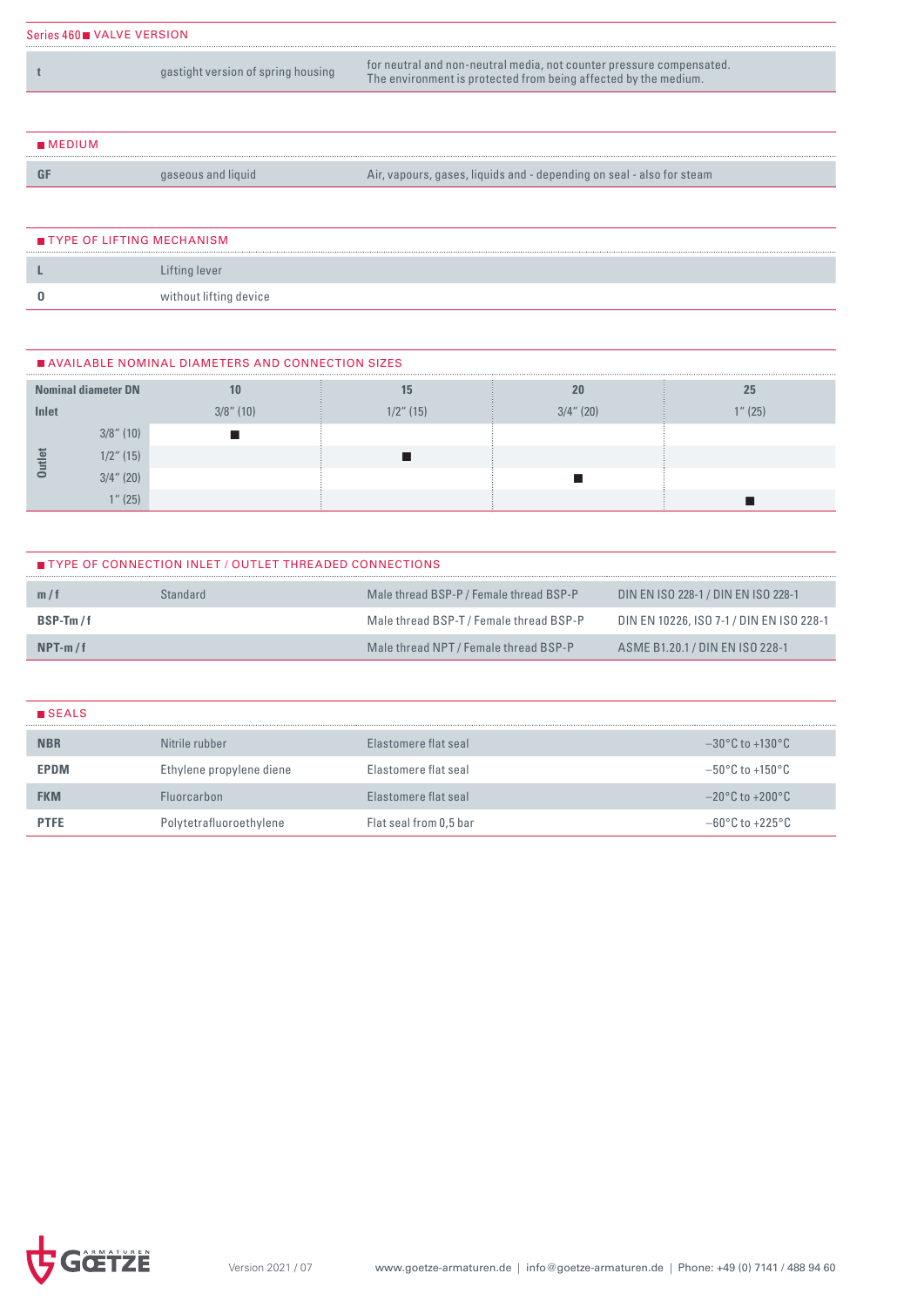#### NOMINAL DIAMETERS, CONNECTIONS, INSTALLATION DIMENSIONS

| Series 460: Connection, installation dimensions, ranges of adjustment |                        |              |              |              |             |  |  |  |  |
|-----------------------------------------------------------------------|------------------------|--------------|--------------|--------------|-------------|--|--|--|--|
| <b>Nominal diameter</b>                                               | <b>DN</b>              | <b>DN10</b>  | <b>DN15</b>  | <b>DN20</b>  | <b>DN25</b> |  |  |  |  |
| <b>Connection DIN EN ISO 228</b>                                      | G                      | $3/8$ " (10) | $1/2$ " (15) | $3/4$ " (20) | $1$ " (25)  |  |  |  |  |
| Outlet DIN EN ISO 228                                                 | G <sub>1</sub>         | $3/8$ " (10) | $1/2$ " (15) | $3/4$ " (20) | $1$ " (25)  |  |  |  |  |
| <b>Installation dimensions</b>                                        |                        | 30           | 26           | 43           | 47          |  |  |  |  |
| in mm                                                                 | Lmax                   | 72           | 72           | 72           | 72          |  |  |  |  |
|                                                                       | н                      | 77,5         | 82           | 90,5         | 101         |  |  |  |  |
|                                                                       | H <sub>1</sub>         | 98           | 107          | 117          | 127         |  |  |  |  |
|                                                                       | h                      | 17           | 19           | 20           | 22          |  |  |  |  |
|                                                                       | h1                     | 12           | 15           | 16           | 18          |  |  |  |  |
|                                                                       | SW <sub>1</sub>        | 24           | 27           | 34           | 38          |  |  |  |  |
|                                                                       | SW <sub>2</sub>        | 22           | 26           | 32           | 38          |  |  |  |  |
|                                                                       | do                     | 9            | 13           | 15           | 18          |  |  |  |  |
| <b>Coefficients of flow ISO 4126-1</b>                                | aw/Kdr(F)              | 0,36         | 0,39         | 0,39         | 0,36        |  |  |  |  |
|                                                                       | $\alpha$ w /Kdr (D/G)" | 0,53         | 0,62         | 0,62         | 0,62        |  |  |  |  |
| <b>Coefficients of flow</b>                                           | aw/Kdr(L)              |              | 0,41         | 0,41         | 0,41        |  |  |  |  |
| <b>ASME Code Sec. VIII Div. 1</b>                                     | $\alpha w$ /Kdr (G/S)  | 0,549        | 0,549        | 0,549        | 0,549       |  |  |  |  |
| Weight                                                                | kg                     | 0,3          | 0,4          | 0,6          | 0,8         |  |  |  |  |
| <b>Range of adjustment</b>                                            | bar                    | $0, 2 - 25$  | $0, 2 - 25$  | $0, 2 - 25$  | $0, 2 - 25$ |  |  |  |  |
| Range of adjustment ASME Air / Gas / Steam                            | psi                    | $30 - 362$   | $30 - 362$   | $30 - 362$   | $30 - 362$  |  |  |  |  |
| <b>Range of adjustment ASME Liquid</b>                                | psi                    | ۰            | $43 - 362$   | $43 - 362$   | $43 - 362$  |  |  |  |  |

<sup>1)</sup> Flow coefficients for blow-off pressures > 4 bar. For lower pressures, see specifications in the capacity table.

# MAIN DIMENSIONS, INSTALLATION DIMENSIONS



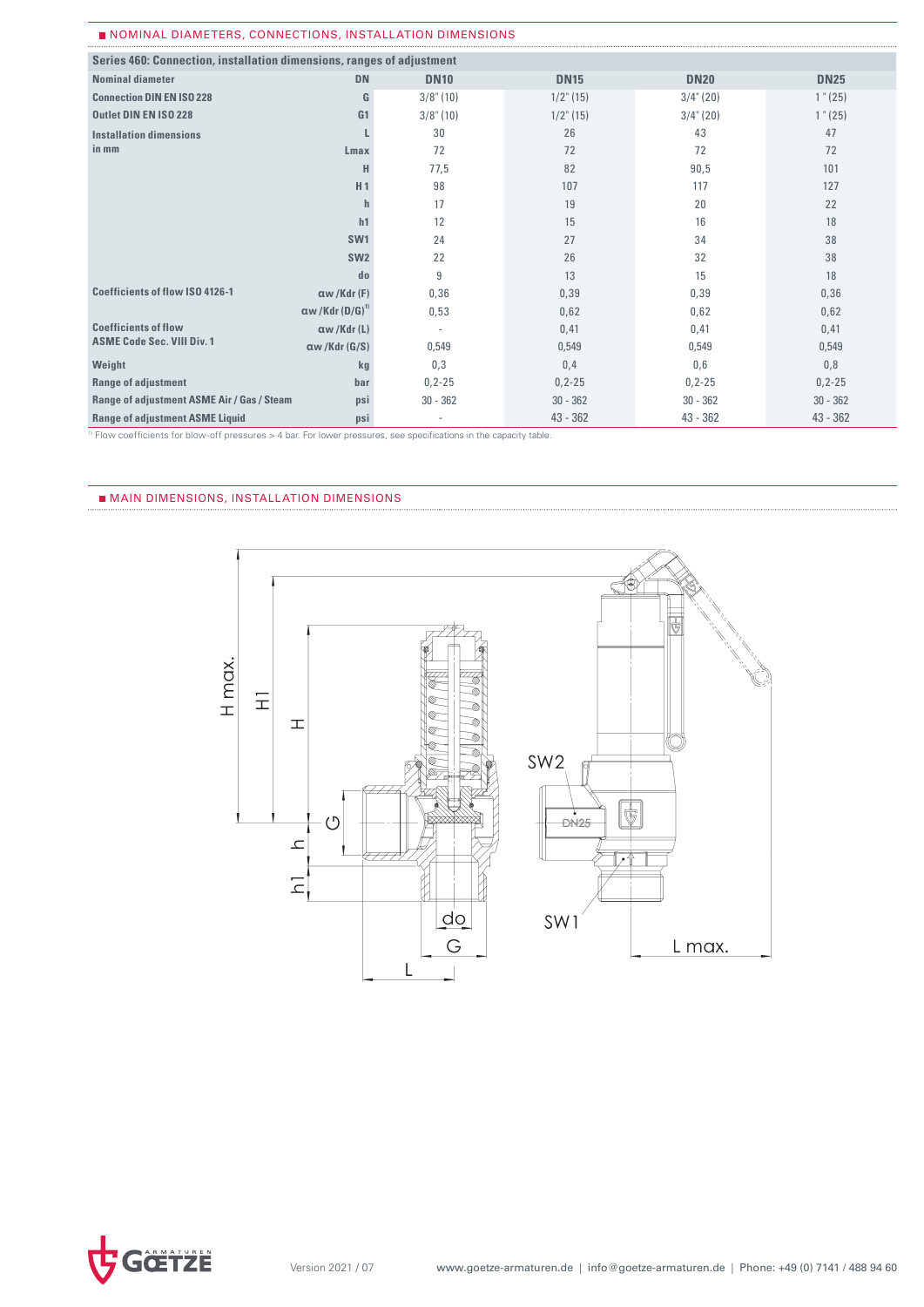|                                                                     |                                                                                                                   |               |                   | Series 460■ INDIVIDUAL SELECTION / VALVE CONFIGURATION      |                                 |              |                 |                                                                                                                                         |                                        |             |                                                    |                   |                 |  |
|---------------------------------------------------------------------|-------------------------------------------------------------------------------------------------------------------|---------------|-------------------|-------------------------------------------------------------|---------------------------------|--------------|-----------------|-----------------------------------------------------------------------------------------------------------------------------------------|----------------------------------------|-------------|----------------------------------------------------|-------------------|-----------------|--|
| <b>Series</b>                                                       | <b>Valve</b><br>version                                                                                           | <b>Medium</b> | Lifting<br>device | <b>Nominal</b><br>diameter<br><b>DN</b>                     | <b>Connection type</b><br>Inlet | Outlet       |                 | Inlet                                                                                                                                   | <b>Connection size</b><br>Outlet       | <b>Seal</b> | <b>Options</b>                                     | Set pres-<br>sure | <b>Quantity</b> |  |
| 460                                                                 | t                                                                                                                 | GF            | L                 | 15                                                          | $BSP-Tm$                        | f            |                 | 15                                                                                                                                      | 15                                     | <b>EPDM</b> |                                                    | 5,5               | 2               |  |
| 460                                                                 | t                                                                                                                 | GF            |                   |                                                             |                                 | $\mathbf f$  |                 |                                                                                                                                         |                                        |             |                                                    |                   |                 |  |
| 460                                                                 | t                                                                                                                 | GF            |                   |                                                             |                                 | $\mathbf{f}$ |                 |                                                                                                                                         |                                        |             |                                                    |                   |                 |  |
| 460                                                                 | t                                                                                                                 | GF            |                   |                                                             |                                 | $\mathbf{f}$ |                 |                                                                                                                                         |                                        |             |                                                    |                   |                 |  |
|                                                                     |                                                                                                                   |               |                   |                                                             |                                 |              |                 |                                                                                                                                         |                                        |             |                                                    |                   |                 |  |
|                                                                     | <b>PROPERTIES</b>                                                                                                 |               |                   |                                                             |                                 |              |                 |                                                                                                                                         |                                        |             |                                                    |                   |                 |  |
| <b>GOX</b>                                                          | of specific materials including oil- and grease free<br>production process                                        |               |                   | Especially for gaseous 02 applications by employment        |                                 |              |                 |                                                                                                                                         |                                        |             |                                                    |                   |                 |  |
| <b>P01</b>                                                          | Oil- and grease-free production                                                                                   |               |                   |                                                             |                                 |              |                 |                                                                                                                                         |                                        |             |                                                    |                   |                 |  |
|                                                                     |                                                                                                                   |               |                   |                                                             |                                 |              |                 |                                                                                                                                         |                                        |             |                                                    |                   |                 |  |
|                                                                     |                                                                                                                   |               |                   |                                                             |                                 |              |                 |                                                                                                                                         |                                        |             |                                                    |                   |                 |  |
|                                                                     | ■ CERTIFICATES / APPROVALS                                                                                        |               |                   |                                                             |                                 |              |                 |                                                                                                                                         |                                        |             |                                                    |                   |                 |  |
| C <sub>01</sub>                                                     |                                                                                                                   |               |                   | Factory certificate acc. DIN EN 10204 2.2 (WKZ 2.2)         |                                 |              | C <sub>06</sub> |                                                                                                                                         | ATEX evaluation acc. to 2014/34/EU     |             |                                                    |                   |                 |  |
| C <sub>02</sub><br>Test certificate acc. DIN EN 10204 3.1 (WPZ 3.1) |                                                                                                                   |               |                   |                                                             |                                 |              | C <sub>07</sub> |                                                                                                                                         | SIL evaluation relating to IEC 61508-2 |             |                                                    |                   |                 |  |
| C <sub>03</sub>                                                     | Material test certificate acc. DIN EN 10204 3.1 (MPZ 3.1)<br>(pressure retaining part)                            |               |                   |                                                             |                                 |              | C <sub>09</sub> | Seat tightness test with helium, leak detection method<br>under vacuum incl. Factory Inspection Certificate 3.1<br>acc. to DIN EN 10204 |                                        |             |                                                    |                   |                 |  |
| <b>C04</b>                                                          | TÜV/DEKRA individual inspection<br>acc. EN 10204 3.2 (TÜV/DEKRA-APZ)                                              |               |                   |                                                             |                                 |              | C10             |                                                                                                                                         |                                        |             | Certificate of oil- and grease free production     |                   |                 |  |
| C <sub>05</sub>                                                     | Sealing material<br>Manufacturer certification (FDA, USP 3, 3-A,),<br>Please indicate description of certificate: |               |                   |                                                             |                                 |              | C <sub>11</sub> | Certification of the production process especially for gaseous<br>oxygen applications by employment of specific materials               |                                        |             |                                                    |                   |                 |  |
|                                                                     |                                                                                                                   |               |                   |                                                             |                                 |              |                 |                                                                                                                                         |                                        |             |                                                    |                   |                 |  |
|                                                                     | ■ ADMISSIONS / ACCREDITATIONS                                                                                     |               |                   |                                                             |                                 |              |                 |                                                                                                                                         |                                        |             |                                                    |                   |                 |  |
| AA1                                                                 | EC Type examination acc. to Directive 2014/68/EU                                                                  |               |                   |                                                             |                                 |              | AK1             |                                                                                                                                         | Det Norske Veritas (DNV) type approval |             |                                                    |                   |                 |  |
| AA <sub>2</sub>                                                     |                                                                                                                   |               |                   | TÜV component test acc. to VdTÜV specification sheet SV 100 |                                 |              | AK <sub>2</sub> |                                                                                                                                         | Lloyd's Register (LR) type approval    |             |                                                    |                   |                 |  |
| AA3                                                                 | Code, Section VIII.Div 1 (ASME)                                                                                   |               |                   | Certification acc. to ASME Boiler and Pressure Vessel       |                                 |              | AK3             |                                                                                                                                         |                                        |             | American Bureau of Shipping (ABS) type approval    |                   |                 |  |
| AA4                                                                 | and laser marking of the valve                                                                                    |               |                   | EAC - certificate/declaration with passport for the valve   |                                 |              | AK4             |                                                                                                                                         | Bureau Veritas (BV) type approval      |             |                                                    |                   |                 |  |
| AA5                                                                 | Republic of China (ML)                                                                                            |               |                   | Manufacture License of Special Equipment People's           |                                 |              | AK <sub>5</sub> |                                                                                                                                         | type approval                          |             | Russian Maritime Register of Shipping (RMRS)       |                   |                 |  |
|                                                                     |                                                                                                                   |               |                   |                                                             |                                 |              | <b>AK6</b>      |                                                                                                                                         |                                        |             | Registro Italiano Navale (RINA) type approval      |                   |                 |  |
|                                                                     |                                                                                                                   |               |                   |                                                             |                                 |              | <b>AL</b>       |                                                                                                                                         | (body to be indicated):                |             | Individual inspection by notified body inspector - |                   |                 |  |
|                                                                     |                                                                                                                   |               |                   |                                                             |                                 |              |                 |                                                                                                                                         |                                        |             |                                                    |                   |                 |  |

# **ENQUIRY**

Copy and send to: order@goetze-armaturen.de.

Order form easily to be found online under the section for each series.

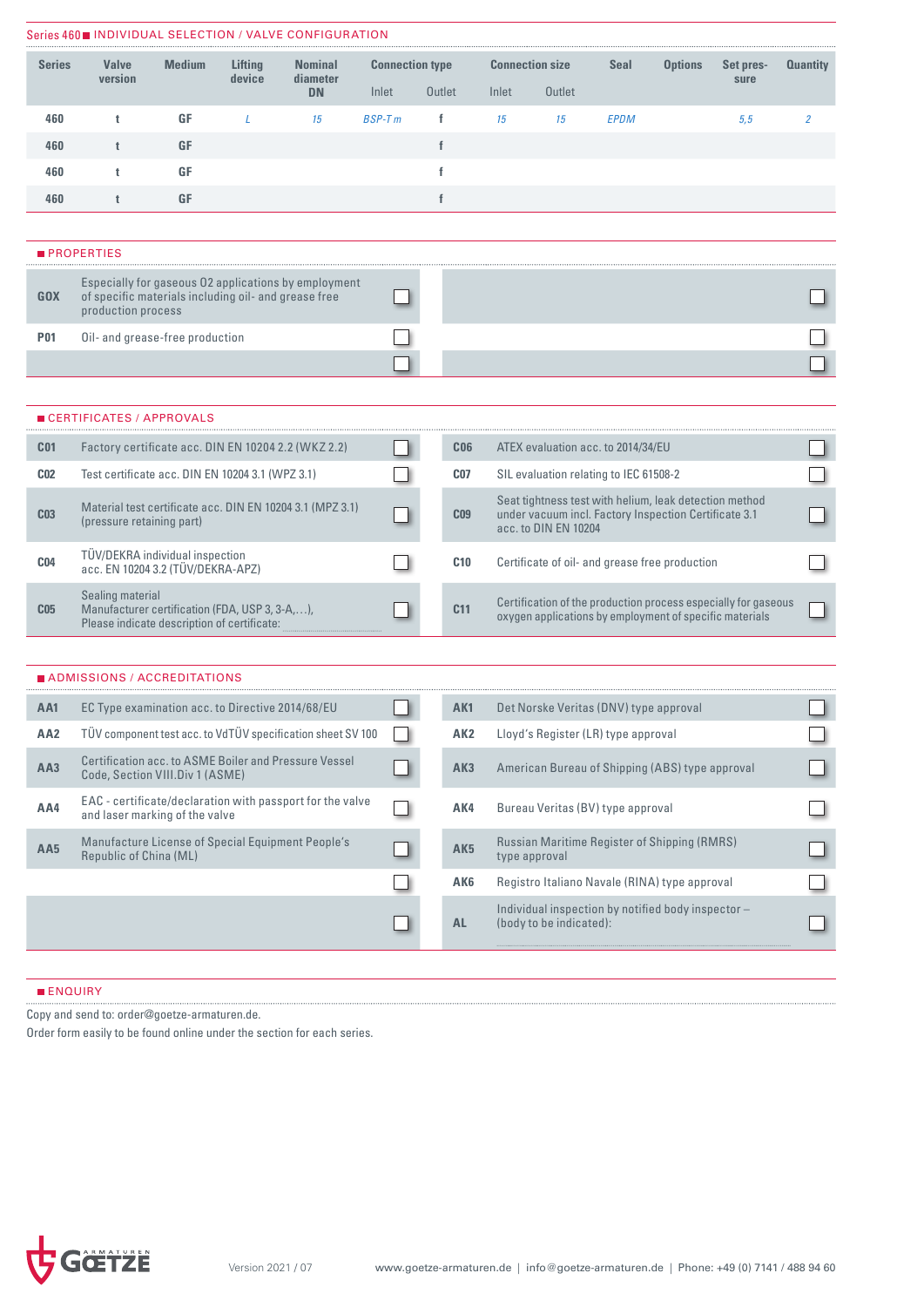|                                                         | CAPACITY TABLE ACC. TO ISO 4126-1 / AD2000 A2 |     |                                                                                                                                                                                                                                                                                                                                                                                                                                                        |                |      |      |      |      |              |      |      |      |      |
|---------------------------------------------------------|-----------------------------------------------|-----|--------------------------------------------------------------------------------------------------------------------------------------------------------------------------------------------------------------------------------------------------------------------------------------------------------------------------------------------------------------------------------------------------------------------------------------------------------|----------------|------|------|------|------|--------------|------|------|------|------|
| Series 460: Blowing-off rates at 10% above set pressure |                                               |     |                                                                                                                                                                                                                                                                                                                                                                                                                                                        |                |      |      |      |      |              |      |      |      |      |
| <b>Nominal diameter DN</b>                              |                                               |     | 10                                                                                                                                                                                                                                                                                                                                                                                                                                                     |                |      | 15   |      |      | 20           |      |      | 25   |      |
| Set pressure bar                                        |                                               | L   | $\mathbf{H}% =\mathbf{H}(\mathbf{Q}^{T}\times\mathbf{R}^{T}\times\mathbf{R}^{T}\times\mathbf{R}^{T}\times\mathbf{R}^{T}\times\mathbf{R}^{T}\times\mathbf{R}^{T}\times\mathbf{R}^{T}\times\mathbf{R}^{T}\times\mathbf{R}^{T}\times\mathbf{R}^{T}\times\mathbf{R}^{T}\times\mathbf{R}^{T}\times\mathbf{R}^{T}\times\mathbf{R}^{T}\times\mathbf{R}^{T}\times\mathbf{R}^{T}\times\mathbf{R}^{T}\times\mathbf{R}^{T}\times\mathbf{R}^{T}\times\mathbf{R}^{$ | $\mathbf{III}$ | L    | Ш    | III  | I    | $\mathbf{H}$ | III  | т    | Ш    | III  |
|                                                         | 0,2                                           | 18  | 14                                                                                                                                                                                                                                                                                                                                                                                                                                                     | 0,6            | 41   | 33   | 1,3  | 58   | 46           | 1,8  | 77   | 61   | 2,6  |
| Air I                                                   | 0,5                                           | 25  | 20                                                                                                                                                                                                                                                                                                                                                                                                                                                     | 0,8            | 62   | 50   | 1,9  | 81   | 65           | 2,5  | 111  | 89   | 3,7  |
| Nm <sup>3</sup> /h                                      | 0,8                                           | 34  | 27                                                                                                                                                                                                                                                                                                                                                                                                                                                     | 1,0            | 82   | 65   | 2,3  | 107  | 85           | 3,1  | 145  | 115  | 4,7  |
|                                                         | $\mathbf{1}$                                  | 39  | 31                                                                                                                                                                                                                                                                                                                                                                                                                                                     | 1,1            | 95   | 75   | 2,6  | 124  | 97           | 3,4  | 167  | 132  | 5,2  |
| <b>Steam II</b>                                         | 1,5                                           | 53  | 41                                                                                                                                                                                                                                                                                                                                                                                                                                                     | 1,4            | 127  | 99   | 3,3  | 169  | 132          | 4,2  | 243  | 191  | 6,3  |
| kg/h                                                    | $\overline{2}$                                | 65  | 51                                                                                                                                                                                                                                                                                                                                                                                                                                                     | 1,6            | 159  | 124  | 3,8  | 212  | 165          | 4,8  | 310  | 243  | 7,3  |
|                                                         | 2,5                                           | 80  | 62                                                                                                                                                                                                                                                                                                                                                                                                                                                     | 1,8            | 190  | 147  | 4,3  | 257  | 200          | 5,4  | 370  | 288  | 7,7  |
| <b>Water III</b>                                        | 3                                             | 91  | 71                                                                                                                                                                                                                                                                                                                                                                                                                                                     | 2,0            | 217  | 169  | 4,7  | 295  | 229          | 5,9  | 439  | 341  | 8,5  |
| $m^3/h$                                                 | 3,5                                           | 105 | 81                                                                                                                                                                                                                                                                                                                                                                                                                                                     | 2,2            | 250  | 193  | 5,1  | 338  | 262          | 6,4  | 512  | 396  | 9,2  |
|                                                         | 4                                             | 119 | 92                                                                                                                                                                                                                                                                                                                                                                                                                                                     | 2,3            | 278  | 214  | 5, 5 | 383  | 296          | 7,0  | 570  | 440  | 9,8  |
|                                                         | 4,5                                           | 134 | 103                                                                                                                                                                                                                                                                                                                                                                                                                                                    | 2,5            | 306  | 236  | 5,8  | 429  | 331          | 7,4  | 628  | 485  | 10,4 |
|                                                         | $\overline{5}$                                | 146 | 113                                                                                                                                                                                                                                                                                                                                                                                                                                                    | 2,7            | 340  | 263  | 6,1  | 469  | 362          | 7,8  | 687  | 530  | 10,9 |
|                                                         | 5,5                                           | 159 | 122                                                                                                                                                                                                                                                                                                                                                                                                                                                    | 2,8            | 369  | 285  | 6,4  | 509  | 392          | 8,2  | 745  | 574  | 11,5 |
|                                                         | $6\phantom{1}$                                | 174 | 135                                                                                                                                                                                                                                                                                                                                                                                                                                                    | 2,9            | 398  | 307  | 6,7  | 557  | 430          | 8,6  | 804  | 620  | 12,0 |
|                                                         | 6,5                                           | 187 | 144                                                                                                                                                                                                                                                                                                                                                                                                                                                    | 3,0            | 442  | 341  | 7,0  | 598  | 461          | 8,9  | 864  | 666  | 12,5 |
|                                                         | $\overline{1}$                                | 200 | 154                                                                                                                                                                                                                                                                                                                                                                                                                                                    | 3,1            | 471  | 364  | 7,2  | 638  | 492          | 9,7  | 934  | 721  | 12,9 |
|                                                         | 7,5                                           | 216 | 167                                                                                                                                                                                                                                                                                                                                                                                                                                                    | 3,3            | 510  | 393  | 7,5  | 678  | 523          | 10,1 | 993  | 766  | 13,4 |
|                                                         | $\bf{8}$                                      | 246 | 190                                                                                                                                                                                                                                                                                                                                                                                                                                                    | 3,4            | 549  | 423  | 7,7  | 719  | 555          | 10,4 | 1052 | 812  | 13,8 |
|                                                         | 8,5                                           | 260 | 200                                                                                                                                                                                                                                                                                                                                                                                                                                                    | 3,6            | 580  | 447  | 8,0  | 759  | 586          | 10,7 | 1111 | 857  | 14,3 |
|                                                         | $\overline{9}$                                | 274 | 211                                                                                                                                                                                                                                                                                                                                                                                                                                                    | 3,7            | 610  | 471  | 8,2  | 799  | 617          | 11,0 | 1170 | 903  | 14,7 |
|                                                         | 9,5                                           | 287 | 222                                                                                                                                                                                                                                                                                                                                                                                                                                                    | 3,8            | 641  | 495  | 8,4  | 840  | 648          | 11,3 | 1229 | 948  | 15,1 |
|                                                         | 10                                            | 301 | 232                                                                                                                                                                                                                                                                                                                                                                                                                                                    | 3,9            | 672  | 518  | 8,6  | 880  | 679          | 11,6 | 1288 | 994  | 15,5 |
|                                                         | 11                                            | 329 | 254                                                                                                                                                                                                                                                                                                                                                                                                                                                    | 4,1            | 734  | 566  | 9,1  | 961  | 741          | 12,2 | 1406 | 1085 | 16,2 |
|                                                         | 12                                            | 357 | 275                                                                                                                                                                                                                                                                                                                                                                                                                                                    | 4,2            | 795  | 613  | 9,5  | 1042 | 803          | 12,7 | 1524 | 1176 | 16,9 |
|                                                         | 13                                            | 384 | 296                                                                                                                                                                                                                                                                                                                                                                                                                                                    | 4,4            | 857  | 661  | 9,8  | 1122 | 866          | 13,3 | 1643 | 1267 | 17,6 |
|                                                         | 14                                            | 412 | 318                                                                                                                                                                                                                                                                                                                                                                                                                                                    | 4,6            | 918  | 708  | 10,2 | 1203 | 928          | 13,8 | 1761 | 1358 | 18,3 |
|                                                         | 15                                            | 439 | 339                                                                                                                                                                                                                                                                                                                                                                                                                                                    | 4,7            | 980  | 756  | 10,6 | 1284 | 990          | 14,3 | 1879 | 1449 | 18,9 |
|                                                         | 16                                            | 467 | 360                                                                                                                                                                                                                                                                                                                                                                                                                                                    | 4,9            | 1042 | 803  | 10,9 | 1364 | 1052         | 14,7 | 1997 | 1540 | 19,6 |
|                                                         | 17                                            | 495 | 382                                                                                                                                                                                                                                                                                                                                                                                                                                                    | 5,0            | 1103 | 851  | 11,3 | 1445 | 1115         | 15,2 | 2115 | 1632 | 20,2 |
|                                                         | 18                                            | 522 | 403                                                                                                                                                                                                                                                                                                                                                                                                                                                    | 5,2            | 1165 | 899  | 11,6 | 1526 | 1177         | 15,6 | 2233 | 1723 | 20,8 |
|                                                         | 19                                            | 550 | 424                                                                                                                                                                                                                                                                                                                                                                                                                                                    | 5,3            | 1226 | 946  | 11,9 | 1606 | 1239         | 16,0 | 2351 | 1814 | 21,3 |
|                                                         | 20                                            | 577 | 446                                                                                                                                                                                                                                                                                                                                                                                                                                                    | 5,5            | 1288 | 994  | 12,2 | 1687 | 1301         | 16,5 | 2469 | 1905 | 21,9 |
|                                                         | 21                                            | 605 | 467                                                                                                                                                                                                                                                                                                                                                                                                                                                    | $5,6$          | 1350 | 1041 | 12,5 | 1768 | 1364         | 16,9 | 2587 | 1996 | 22,4 |
|                                                         | 22                                            | 633 | 488                                                                                                                                                                                                                                                                                                                                                                                                                                                    | 5,7            | 1411 | 1089 | 12,8 | 1848 | 1426         | 17,3 | 2705 | 2087 | 22,9 |
|                                                         | 23                                            | 660 | 509                                                                                                                                                                                                                                                                                                                                                                                                                                                    | $5,9$          | 1473 | 1136 | 13,1 | 1929 | 1488         | 17,6 | 2823 | 2178 | 23,5 |
|                                                         | 24                                            | 688 | 531                                                                                                                                                                                                                                                                                                                                                                                                                                                    | 6,0            | 1534 | 1184 | 13,4 | 2010 | 1550         | 18,0 | 2942 | 2269 | 24,0 |
|                                                         | 25                                            | 716 | 552                                                                                                                                                                                                                                                                                                                                                                                                                                                    | 6,1            | 1596 | 1231 | 13,6 | 2090 | 1613         | 18,4 | 3060 | 2360 | 24,5 |